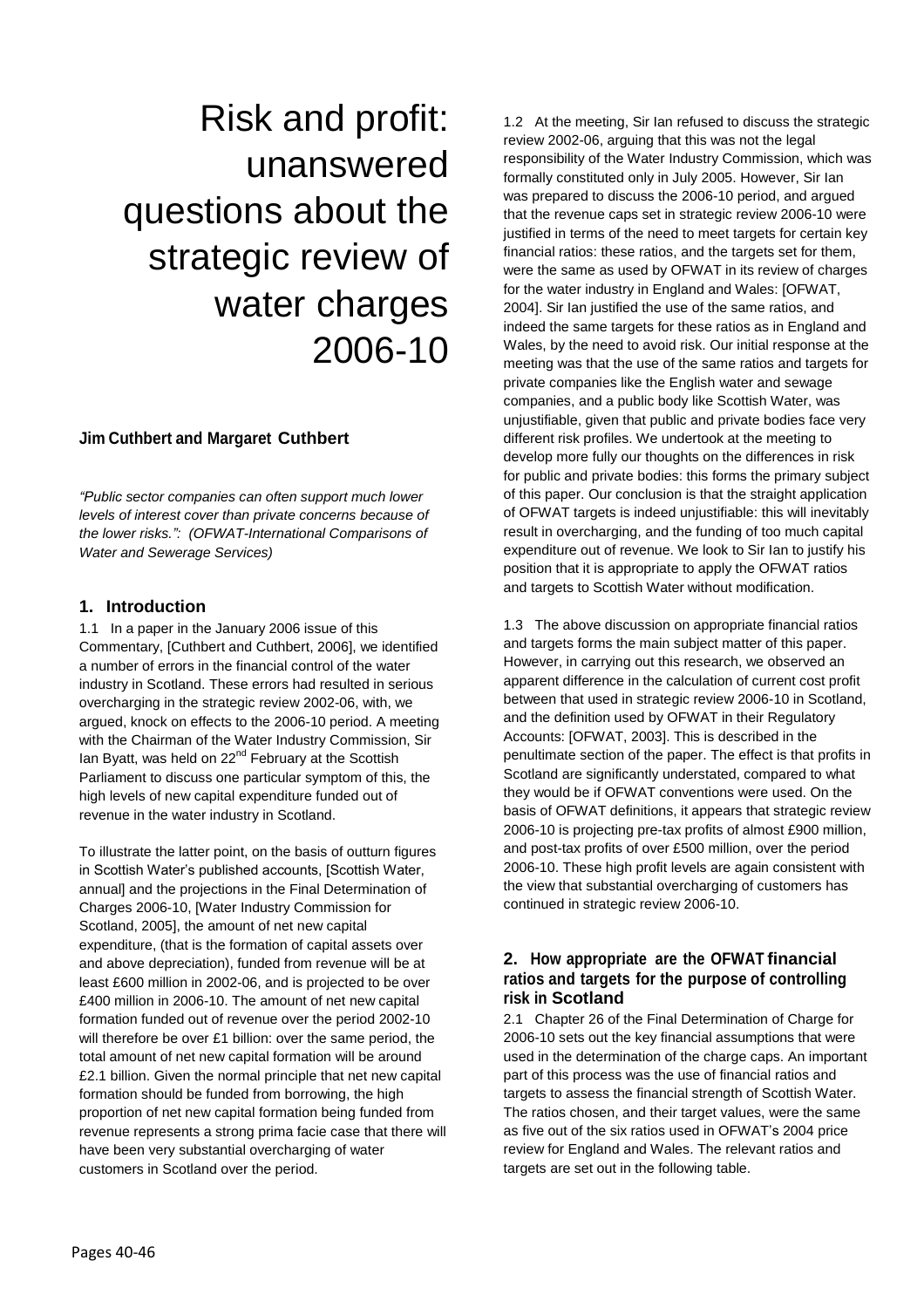# **Financial ratios**

| <b>Financial Ratio</b>       | <b>Target Value</b> |
|------------------------------|---------------------|
| <b>Cash Interest Cover</b>   | Around 3 times      |
| Adjusted cash interest cover | Around 1.6 times    |
| Funds from operations: Debt  | Greater than 13%    |
| Retained cash flow: Debt     | Greater than 7%     |
| Gearing                      | Less than 65%       |
|                              |                     |

The definitions of these ratios, given on page 273 of the Final Determination, are as follows:

# Cash Interest Cover

= (Net Operating Cash Flow - Tax)/ Interest, *where net operating cash flow = Turnover - Operating Expenditure.*

- Adjusted Cash Interest Cover = (Net Operating Cash Flow - Depreciation - Infrastructure Renewals -Tax)/ Interest
- Ratio of Funds from Operations : Debt = (Net Operating Cash Flow - Tax -Interest)/ Net Debt
- Ratio of Retained Cash Flow : Debt = (Net Operating Cash Flow - Tax - Interest - Dividends)/ Net Debt

# Gearing =Net Debt / RCV,

*where RCV is the Regulatory Capital Value, which represents the value of the regulated business on which Scottish Water can earn a return: this is essentially a proxy for the market value of the business.*

Note that since Scottish Water, as a public company, does not pay dividends, retained cash flow will equal funds from operations: so the value of the fourth ratio will always equal the third ratio.

2.2 In our meeting with Sir Ian Byatt, he stressed that the key ratio and target, which more than any other had determined the revenue caps, was the third ratio, namely, "funds from operations:debt".

Chapter 26 of the Final Determination justifies the application of the OFWAT ratios and targets as follows:

"We have also noted that these financial ratios were developed in consultation with the water companies, the City, and the credit rating agencies. We believe that these ratios are therefore likely to represent a fair market assessment of the appropriate split between current and future financing needs. We can see no reason why Scottish Water should not seek to match the financial strength of the companies in England and Wales".

On the face of it, this is a surprising statement, given the quotation from OFWAT reproduced at the start of this paper. In this section, we argue in greater detail a) why indicators of the OFWAT type cannot be relied upon as the primary method of assessing or controlling a company like Scottish Water: and

b) why in any event, the OFWAT targets have to be modified before being applied to Scottish Water, because of the different circumstances facing Scottish Water as compared to the English and Welsh Water and Sewerage Companies, (WASCs).

2.4 As the quotation in the paragraph above makes clear, the OFWAT ratios have been primarily modelled on the kind of indicator used by the markets to assess the risks associated with a company. Two of the classic traps, and therefore risks, into which a company can fall are:-

### *Runaway cycle of borrowing*

This is the risk that a company gets itself into a position where it is borrowing to cover current costs like operating expenses, depreciation, and interest. This could lead to an exponential growth in debt unbacked by productive capital assets, with ultimate danger of financial collapse.

#### *Collapse of customer base through over-charging*

This is the risk that, because customer charges are set too high, the revenue generating base of customers may grow more slowly than the requirement for revenue, leading to a vicious circle of further increases in charges, and so on. In a competitive market, this could be followed by rapid collapse: in a monopoly market, collapse is unlikely to be rapid, but may nevertheless ensue in the longer term. Note that, because there is a substantial fixed cost element in water company operations, (in terms of a largely fixed capital base, depreciation, and interest charges), once the customer base starts to shrink, the rise in unit fixed costs poses a real danger of a self-perpetuating cycle becoming established. There are a number of ways in which a company might fall into this particular trap - for example, it might come about through failure to achieve required operating cost efficiencies, or through attempting to finance too high a proportion of capital expenditure out of revenue.

2.5 The first of the above two risks will be associated with high levels of borrowing throughout, while at least in its initial stage, the second risk may well be associated with low borrowing. The OFWAT ratios, with their stress on debt and interest costs, are weighted towards detecting the emergence of the first of these risks. For a private company operating in a competitive market, this is probably fair enough, since the second risk, over-charging, will normally be penalised anyway by the operation of competition, leading to an easily detectable decline in profits and in market share. There is thus little need for the market to have developed special indicators to detect the problem of over-charging.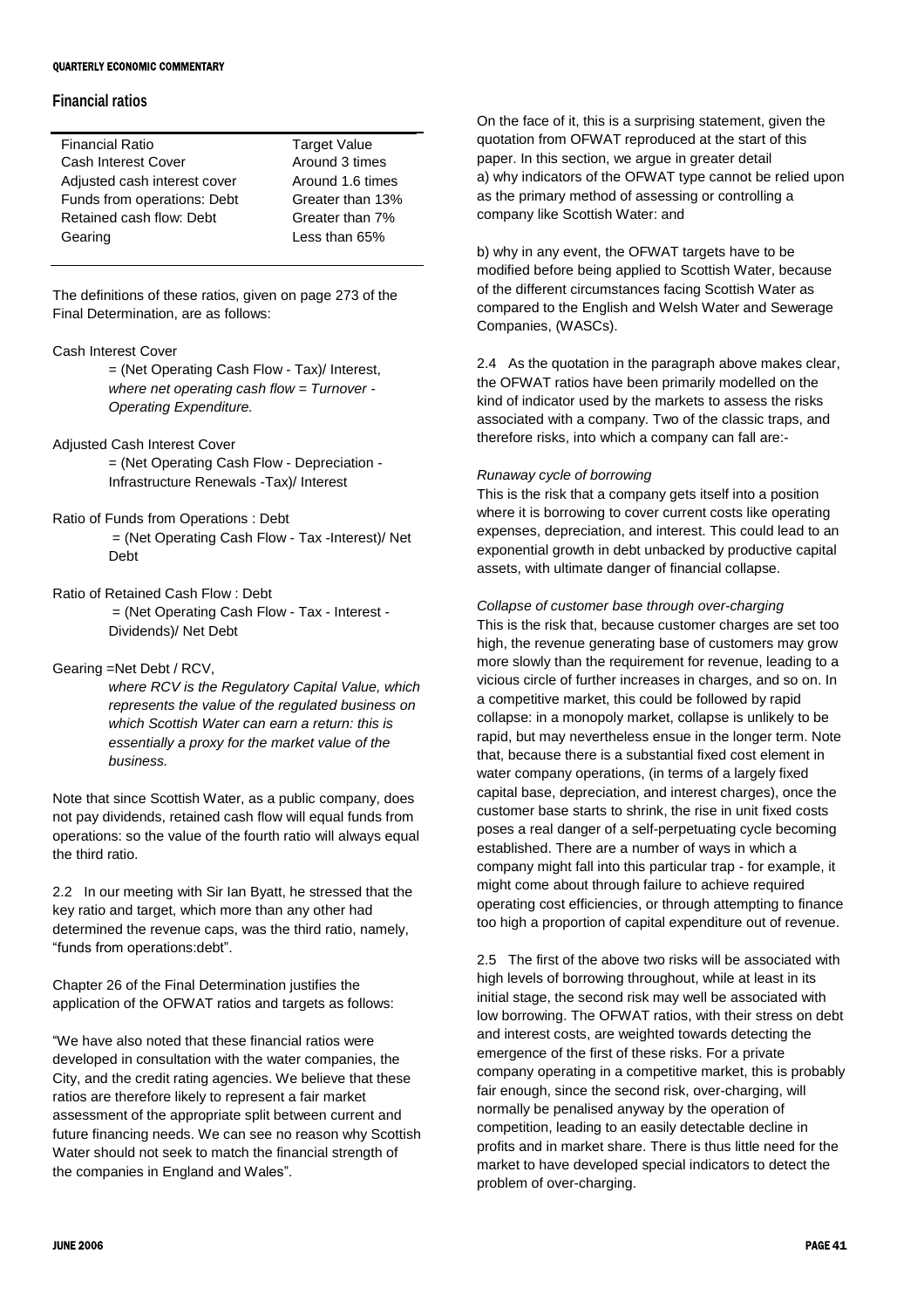2.6 For a company operating in a market where there is limited competition, however, (like a water company), then the normal competitive checks against over-charging will not apply. In these circumstances, the asymmetry in the OFWAT financial ratios does matter: if too much reliance were placed on the OFWAT ratios alone, then while this would avoid the danger of over-borrowing, (because the OFWAT ratios guard against this), there would be a very real risk of falling into the opposite trap of over-charging. Of course, for a water company or similar utility, the place of the market check on over-charging is supposed to be taken by the role of the regulator, one of whose primary responsibilities is to guard against over-charging. Thus, in England and Wales, Severn Trent Water Company was recently fined by the regulator for over-charging. The important point we wish to make here, however, is that for companies in the position of Scottish Water or the WASCs, it is not enough to set revenue caps purely or primarily by reference to the types of financial ratios listed above: it is also necessary to consider carefully and directly whether there is evidence of over-charging, which could show up, for example, in the form of excess profits. We shall argue later that there is indeed evidence, as regards the strategic review 2006-10, of over-charging being overlooked, or of being given insufficient weight.

2.7 We now show that, in any event, there are strong arguments for saying that the OFWAT ratios have not been calculated appropriately for Scotland, but either need to be modified, or in one case, (the gearing ratio), should not be calculated at all. The reasons are as follows.

#### *Gearing ratio*

2.8 The gearing ratio, as noted above, is the ratio of debt to RCV. We argue that this ratio is meaningless for Scotland, given the way RCV is currently calculated in Scotland. As the discussion on page 270-1 of the Final Determination makes clear, the RCV for Scottish Water was not based on any absolute method of determination, but was calculated so that, in 2009-10, "the cash allowed return on the RCV and the allowance for embedded debt was equal to the difference between the required level of revenue and the allowed level of costs." In other words, the RCV for Scotland is an imputed figure, calculated so that the product of RCV times the assumed rate of return gives a required amount of cash: this means that the value of the RCV is a relative concept, which varies in inverse proportion to the assumed rate of return. A problem arises when such a relative concept as the RCV is compared with an absolute concept, namely, debt, as is done in calculating the gearing ratio. It is difficult to see how the concept of gearing for Scotland can have any meaning, unless some more objective and absolute way of calculating Scottish RCV can be determined. Note that this problem does not arise in England, since RCV there is based upon rolling forward the market value from the time of privatisation.

Another problem with the Scottish method of calculating RCV arises because of the error acknowledged on page 295 of the Final Determination in double counting inflation in rolling forward RCV. This error apparently has a very large effect on assessed RCV values: the following quotation, from page 296, indicates the effects of correcting for this error- "If we changed our model so that it implied an initial RCV using a real rate of return, the initial RCV would become around £11 billion. This is around double the upper end of the range suggested by the Commissioner's analysis. In our view, such a large RCV could not be justified."

What we take from this quotation is that there must be a further huge element of uncertainty about the particular RCV values attributed to Scottish Water in the Final Determination. Given the relative and uncertain nature of the Scottish RCV figure, calculation of a gearing ratio based on the Scottish RCV is meaningless.

# *The difficulty of comparing debt between Scottish Water and the WASCs.*

2.9 The remaining four OFWAT ratios all depend in some way or other on debt, (or the related quantity, interest). There is, however, a fundamental difference between a public body like Scottish Water, and the private WASCs in England, in that the former only has access to two main sources of finance, (debt, and retained profits), while the latter have access to three, (debt, retained profits, and equity). To restrain Scottish Water and the English companies to the same level of debt, therefore, would be to throw a greater burden on retained profits for Scottish Water, since, unlike the English companies, it does not have the option of accessing equity finance.

This point is acknowledged on page 345 of the Final Determination, where there is the following discussion about the possibility of relaxing the OFWAT "funds from operations divided by debt" target, (the key third ratio), for Scottish Water: "The rationale for allowing this ratio to be breached would be that Scottish Water is funded entirely by customer charges and debt, and there is no indication that the Scottish Executive will seek to require Scottish Water to pay a dividend on any retained earnings. From this standpoint, complying with this ratio could reasonably be regarded as challenging."

In the event, the Final Determination did not go down the road of relaxing the third ratio constraint, because the resulting reductions in charges would have breached the Ministerial Guidance on charges, and because of public expenditure constraints. However, the important point for present purposes is that the sentiment expressed in the above quotation is one with which we absolutely agree: setting the same targets in respect to debt ratios for Scottish Water as for the English companies is much tougher for Scottish Water.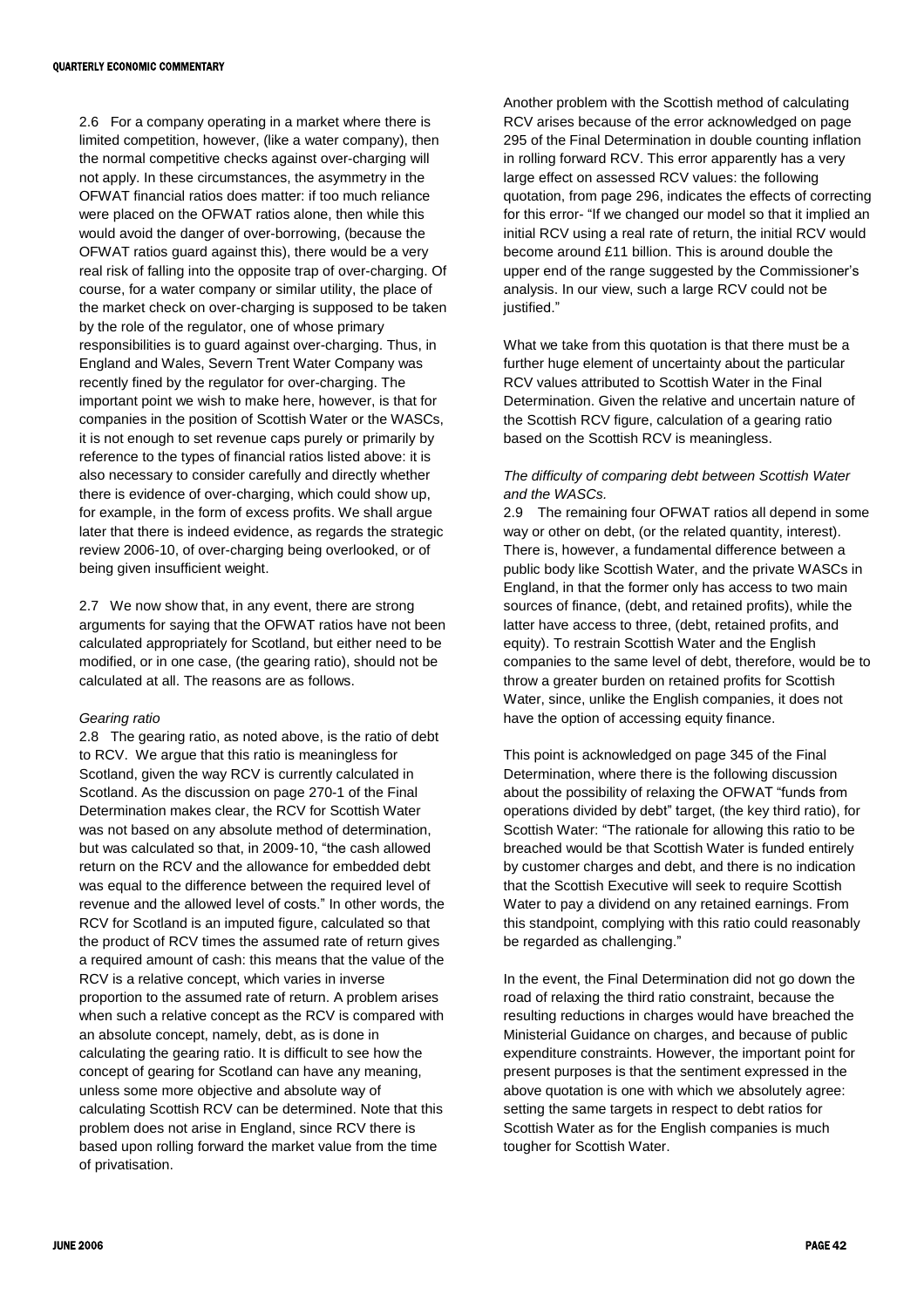#### **OUARTERLY ECONOMIC COMMENTARY**

2.10 To get round this problem, we really need to consider the following question: "If the equity finance of the WASCs were replaced by conventional debt, how much conventional debt could they take on without experiencing any additional risk?"

If one regards the equity finance raised by the WASCs as a form of proxy debt, then

(a) it is much more expensive than conventional debt: as can be seen from the information in tables 1 and 7 of [OFWAT, 2005a,], the WASCs have recently been paying annual dividends equivalent to over 18% of the equity capital actually raised: and this is after tax.

(b) a private company, in any given year, does not have to pay a dividend: so equity finance provides a greater cushion against imminent failure in times of financial stringency. An element of equity finance gives a company a less brittle financial structure.

If, therefore, one was seeking an appropriate conversion factor from equity finance to conventional debt, the above two arguments would point in different directions: since equity finance is more costly than conventional debt, a given amount of equity finance would cost the same as a significantly larger amount of conventional debt: so in this sense equity finance would convert to conventional debt at a factor greater than one. But equity finance leads to a less brittle financial structure than conventional debt: so in this sense, equity finance should convert to conventional debt at a factor less than one. To balance up these two conflicting effects, we take a factor of 1 as a reasonable conversion factor from equity finance to conventional debt. Given the very high cost of equity finance to the WASCs, this is probably a conservative assumption: in other words, the WASCs could probably replace their equity finance with a larger amount of conventional debt without incurring any additional risk.

2.11 Another factor that must be taken into account in determining equivalent levels of debt between Scottish Water and the WASCs is the fact that Scottish Water can borrow more cheaply than a typical WASC, since the former is borrowing from the Scottish Consolidated Fund at public sector rates, rather than market rates. In setting water and sewerage charges for England and Wales for the period 2005-2010, OFWAT assumed that the real pretax cost of debt for the WASCs, (that is, the cost over the entire debt base of the companies), would be 4.3%, [OFWAT, 2004, page 219]: this would be equivalent to about 6.8% in nominal terms. From pages 121 and 122 of Appendix 9 to the Final Determination of water charges in Scotland, it can be seen that the projected average interest rate to be paid by Scottish Water on government loans varies between 5.8% and 5.3% over the period 2006 to 2010. Given these figures, it seems safe to assume, on a

conservative basis, that the cost of debt for the WASCs over the foreseeable future is likely to be at least 20% more than that for Scottish Water.

2.12 Given the above, therefore, it follows that the equivalent to the ratio of

$$
\frac{\text{funds from operations}}{\text{debt}}
$$

for Scottish Water would be the ratio

$$
\frac{\text{funds from operations}}{1.2(\text{debt } + \text{equivty finance})}
$$

But for the WASCs.

We therefore need to establish what value of the latter ratio would be equivalent to a target value of 13% for (funds from operations)/(debt) for the WASCs. The calculation is as follows.

First, from Table 7 in [OFWAT, 2005a], it can be seen that, in 2004, the debt of the WASCs was £24525 million, and their called up share capital plus share premium, (equivalent to the capital raised by means of equity), was £6596 million, implying that

$$
\frac{\text{debt + equity finance}}{\text{debt}} = 1.27
$$

Hence, for the WASCs, if

$$
\frac{\text{funds from operations}}{\text{debt}} = 0.13,
$$

then

$$
\frac{\text{funds from operations}}{(\text{debt + equity finance})} = \frac{0.13}{1.27} = 0.102
$$

and

.

$$
\frac{\text{funds from operations}}{1.2 * (\text{debt} + \text{equity finance})} = \frac{0.102}{1.2} = 0.085
$$

The equivalent target for the ratio of funds from operations to debt for Scottish Water should thus be around 8.5%, rather than 13%.

2.13 Clearly, the specific assumptions we have used in the above calculations are subject to fine tuning. Nevertheless, the basic principle remains, that if allowance were made for the more limited sources of finance available to Scottish Water, then the OFWAT targets would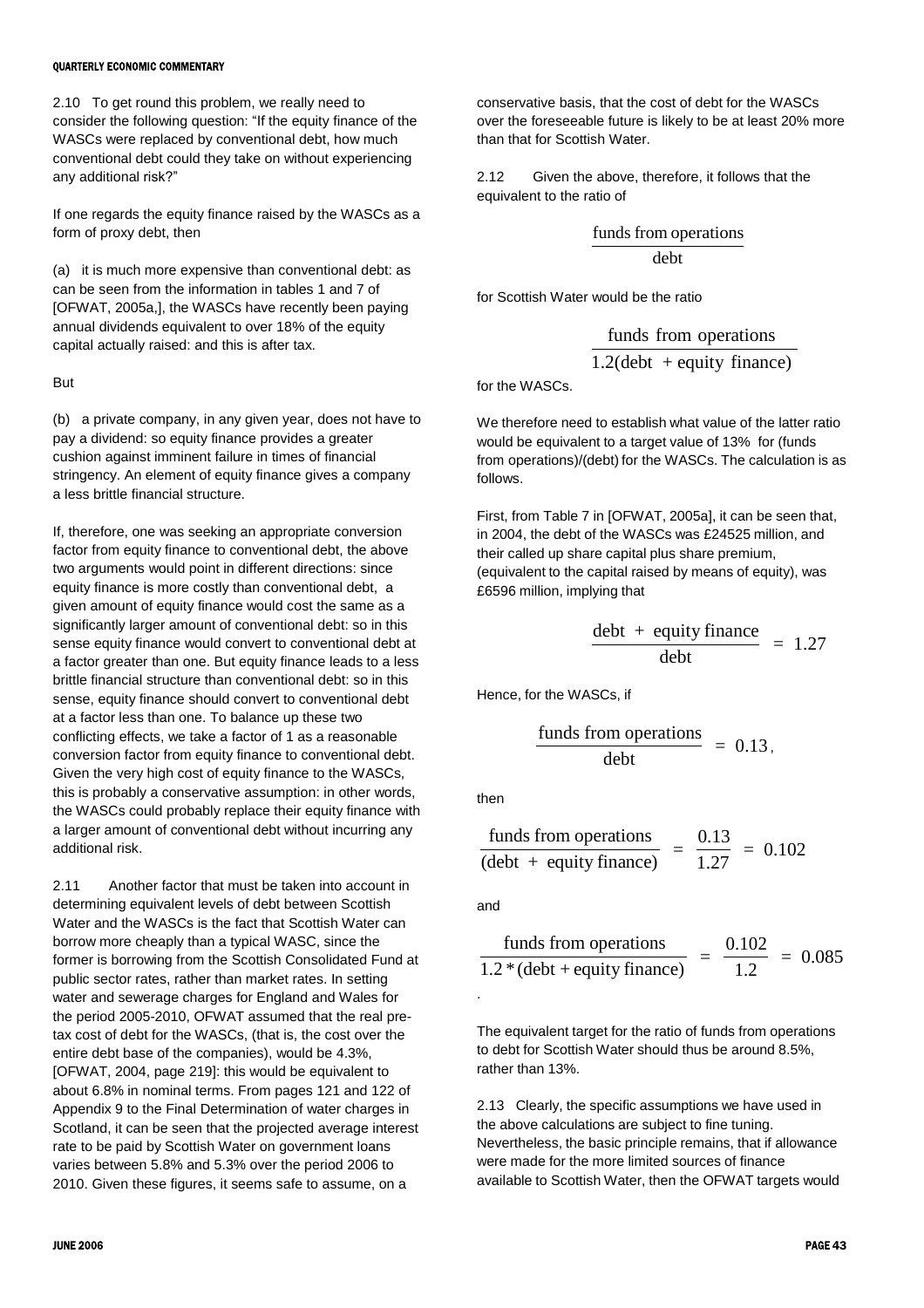need to be significantly adjusted. While we have worked through the arithmetic for the key third ratio, similar principles would apply to the other ratios involving debt or interest.

# **3. What light does the profit and loss account throw on how reasonable the revenue caps are, and what are the implications?**

3.1 We have argued in the previous section that revenue caps set for Scotland using a straight application of the OFWAT targets for the financial ratios are likely to give a distorted outcome - being unduly cautious as regards risks associated with over-borrowing, and failing to give adequate warning about the risk of overcharging. If so, we could expect this to show up in the projected profit and loss account for Scottish Water, with the company having an unduly large profit after allowing for operating expenses, depreciation, interest, and other relevant charges. Comparison of the projected income and expenditure accounts for Scottish Water on page 358 of the Final Determination with, for example, outturn profit and loss accounts for the WASCs, (in OFWAT, 2005a), suggests some support for this hypothesis. For example, the outturn current cost post-tax profit for the water industry in England and Wales was £123 million in 2003-04, and £213 million in 2004-05. In comparison, the projected current cost post-tax surplus for Scottish Water in the final determination is £85.9 million in 2006-07 and totals £260.9 million over the five years 2006 to 2010, (and over £500 million pre-tax). Thus it is indeed the case that the projected surpluses of Scottish Water are larger, on a proportional basis, than the outturn profits had been for the WASCs. It could be argued that some or all of this difference represents the need to include some contingency allowance in the planned figures for Scottish Water: nevertheless, a cumulative pre-tax surplus of over £500 million does on the face of it appear somewhat excessive.

3.2 However, a detailed examination of the projected accounts for Scottish Water as compared with the OFWAT accounts shows that there appears to be a very significant difference in the way in which the two sets of accounts are compiled. This relates to the term "financing adjustment", which appears in both sets of accounts. In the OFWAT accounts, which are compiled in accordance with the Regulatory Accounting principles set out in [OFWAT 2003], the "financing adjustment" represents a significant income element in the profit and loss account, (ranging from £345 million to £667 million over the period 2000-01 to 2004-05.) For OFWAT, the financing adjustment "is equivalent to the effect that RPI inflation has in eroding the level of net debt that exists at the start of the financial year." In a profit and loss account which includes depreciation of fixed assets adjusted for inflation on a current cost basis, as the OFWAT accounts do, then the logic of also including the benefit experienced through the erosion of outstanding debt by inflation appears unimpeachable.

3.3 In the final determination current cost accounts for Scottish Water, while there is a term for "financing adjustment", the values included under this term are trivial, ranging from £4 million to £8 million per annum. On the other hand, if a financing adjustment had been calculated using the OFWAT methodology, representing the eroding effect of retail price inflation at 2.5% on Scottish Water's debt, then, on the basis of the debt projections in Table 35.15 of the final determination, this would have amounted to the values set out in the following table,

# **Financing adjustment for Scottish Water on OFWAT basis: £ million**

| 2006/07 | 65.0  |
|---------|-------|
| 2007/08 | 69.0  |
| 2008/09 | 74.1  |
| 2009/10 | 80.7  |
| Total   | 288.8 |
|         |       |

Given that the projected accounts for Scottish Water, like the OFWAT accounts, include depreciation calculated on a current cost basis, there appears to be no good reason why the financing adjustment, as calculated in this table, should be excluded from the accounts of Scottish Water in the final determination. Inclusion of this financing adjustment would mean that cumulative pre-tax profits over the period 2006-10, calculated on the same current cost basis as used by OFWAT, would be over £800million, and post-tax profits would be £550 million. This appears grossly excessive. We argue that this is compelling evidence that the use of the straight OFWAT financial ratios and unadjusted OFWAT targets in determining revenue caps for the period 2006-10 has indeed been inappropriate, and has resulted in serious overcharging. This in turn is likely to expose Scottish Water to serious risk of erosion of the customer base, as the excess burden of water charges makes Scottish business less competitive.

3.4 In setting revenue caps for Scottish Water, therefore, we argue that not merely should the target on the key financial ratio have been significantly relaxed, (probably to around 8.5%), but that more account should have been taken of other dangers, like overcharging. This would have involved looking, among other things, at projected retained profits, (calculated using the OFWAT Regulatory Accounting conventions, to give a proper assessment of the likely impact of inflation). In addition, there should have been direct consideration of the amount of net new capital formation which it was planned to fund from revenue. If this had been done, then the twin indicators implicit in the Final Determination of: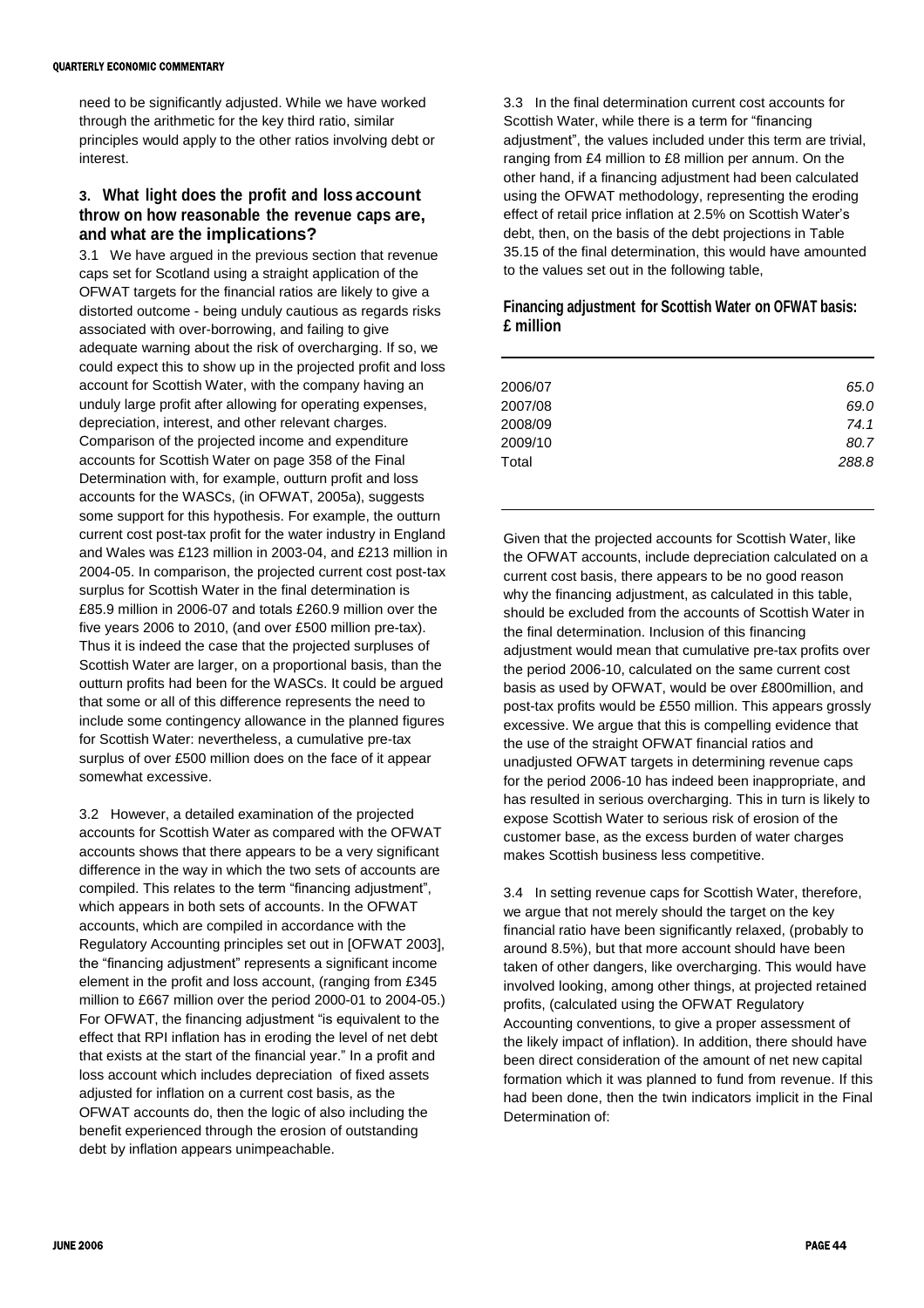#### **OUARTERLY ECONOMIC COMMENTARY**

a) retained pre tax profits of over £800 million, and post tax profits of £550 million, (on the OFWAT conventions), over the four years 2006-10, and

b) no less than £437 million net new capital creation funded out of revenue over the same period,

should surely have rung danger bells.

3.5 It might be argued that the Water Industry Commission, (WIC), could not in the event have departed significantly from the revenue caps set out in the final determination, because the Ministerial Guidance, and available public expenditure provision, were over-riding constraints. Over the period 2006-10, the final determination plans project that £30 million more public expenditure provision will actually be used than is being made available over the period: this implies that the available margin of unused public expenditure, which was projected to be £256 million at the start of 2006, would reduce to £222.6 million at the end of 2010- (Final Determination Table 34.10). It is clear that the revenue caps could not have been set significantly lower without eroding the safety margin of unused public expenditure provision to a dangerously low level- or even using it up altogether.

3.6 This argument, however, raises some deep issues about the proper role of the WIC. It seems to us that it would be perfectly reasonable for the WIC to raise with Ministers the implications of ministerial decisions, if these decisions were resulting in a situation where:

a) excess retained profits are projected, implying the continuation of substantial overcharging throughout the final determination period;

b) where normal principles of inter-generational equity are being breached, as regards the funding of capital expenditure, with today's customers paying out of charges for the creation of substantial amounts of net new capital assets for the benefit of future generations;

c) where, as a result of past and current overcharging, Scotland's industrial base, and potential for development, is being damaged.

3.7 In addition, it appears to us that there is another, longer term danger. This is the risk that the industry might be moving into a position where the public's clearly expressed preference for Scottish Water to continue in public ownership will be frustrated.

Because overcharging in strategic review 2002-06 reduced the need to borrow, the Scottish Executive was able to transfer significant amounts of public expenditure provision out of the water budget: the exact amounts are unclear, but probably around £500 million was transferred out in total. The reduced amounts of provision remaining in the water

budget are very likely to cause real problems in the longer term- as the projections in the Final Determination itself illustrate. For example, projections on page 345 of the Final Determination show that, if investment continues over the period 2010-14 at the same level as now in real terms, then revenue will have to rise by 4.4% per annum over the period, (implying price rises significantly above inflation), and borrowing over the period will be some £150 million more than the public expenditure currently being made available: as a result, by the end of the period the safety margin of unused public expenditure provision would be almost exhausted. This would be an unsustainable position, unless prices rose even more steeply - or the Executive could find resources elsewhere within its budget to restore the provision it has transferred away from the water budget. It does not seem likely that the Executive would easily be able to find the required provision, given the other budgetary pressures it will be facing, and the fact that the privatised water industry in England does not generate any Barnett consequentials for Scotland. In these circumstances, the Executive will feel strong pressure to privatise Scottish Water: this would be extremely unfortunate given that, as we have noted above, the clear preference of the Scottish public is for water to remain in public ownership.

# **4. Conclusion: The unanswered questions**

4.1 In this paper we have shown that the straightforward application of the OFWAT financial ratios and targets to Scottish water is unjustifiable, given the different financing options open to Scottish Water, and the resulting different capital structures, compared to the English WASCs. But this is not just our view: the same conclusion is implicit in the OFWAT quotation given at the beginning of this paperand, indeed, is also implicit in the quotation from the Final Determination given in para 2.9 above.

The first question which the Water Industry Commission requires to answer is: why, then, were the unadjusted OFWAT ratios and targets applied in strategic review 2006- 10?

4.2 In section 3, we have identified what appears to be a critical difference in the methodology for calculating current cost profit, as between the regulatory accounts specified by OFWAT, and the WIC's strategic review 2006-10. The OFWAT approach includes as an income element in the current cost profit and loss account the benefit arising from the eroding effect of inflation on outstanding debt: this term is apparently omitted from the corresponding Scottish accounts in strategic review 2006-10. This results in profits in Scotland apparently being understated. On the OFWAT convention, (which clearly appears to be the correct approach), cumulative current cost pre-tax profits for Scottish Water are projected to be over £800 million over the period 2006-10: this appears to be a grossly excessive level.

Questions which require to be answered are: